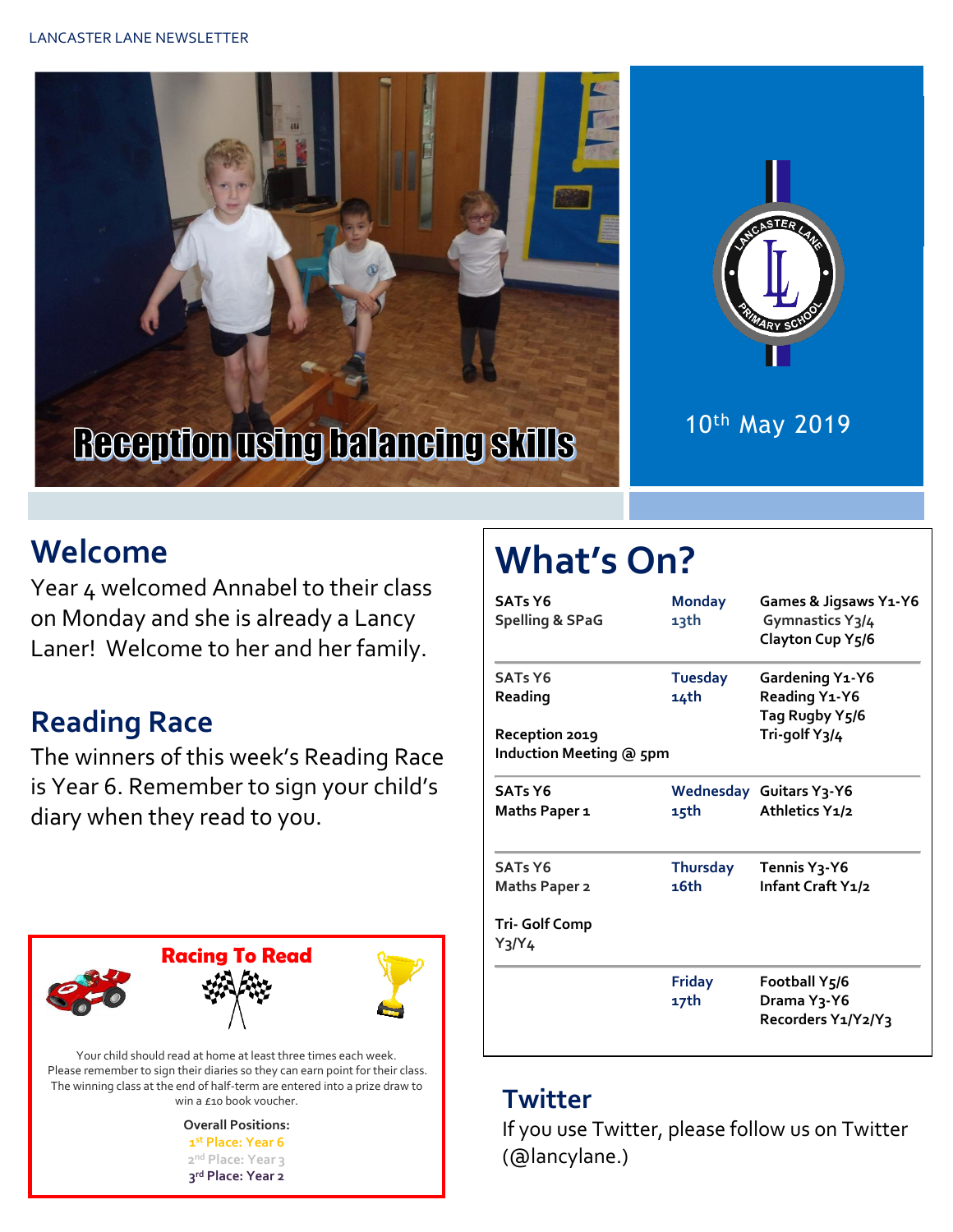### **Music Week**

A letter will be sent home next week with further information about Music Week (week beginning 20th May). Let's hope the weather improves for the festival on Friday, 24th May.

## **After School Clubs**

As there is a tri-golf competition on Thursday after school, there will be **NO** Rounders Club on Thursday, 16th May.

## **SATs Exams**

Year 6 will be sitting their SATs tests next week. Please make sure they arrive at school on time and bring a bottle of clear water with them. The children have worked extremely hard preparing for the tests and we know they will do themselves proud. A timetable of which exam is taking place when can be found in the What's On section. Year 2 will also be taking their tests with Mrs Haigh but these are delivered in a much more low key manner – hopefully the Y2 children won't even realise they have taken tests!

### **Parking**

Please remember to be courteous to our neighbours and do not block their drives when parking outside school.

## **Outside Achievements**

Charlie in Y5 got golfer of the week again (4th time since he started lessons in November last year) and he's also been selected for the Euxton Golf Sixes Team to play in four fixtures over the next few months. Beth in Y4 came second in a recent gymnastics competition in vault. Well done to both of you.



Year 4 have been sketching hands.



Year 1 have been learning lots about elephants this week.